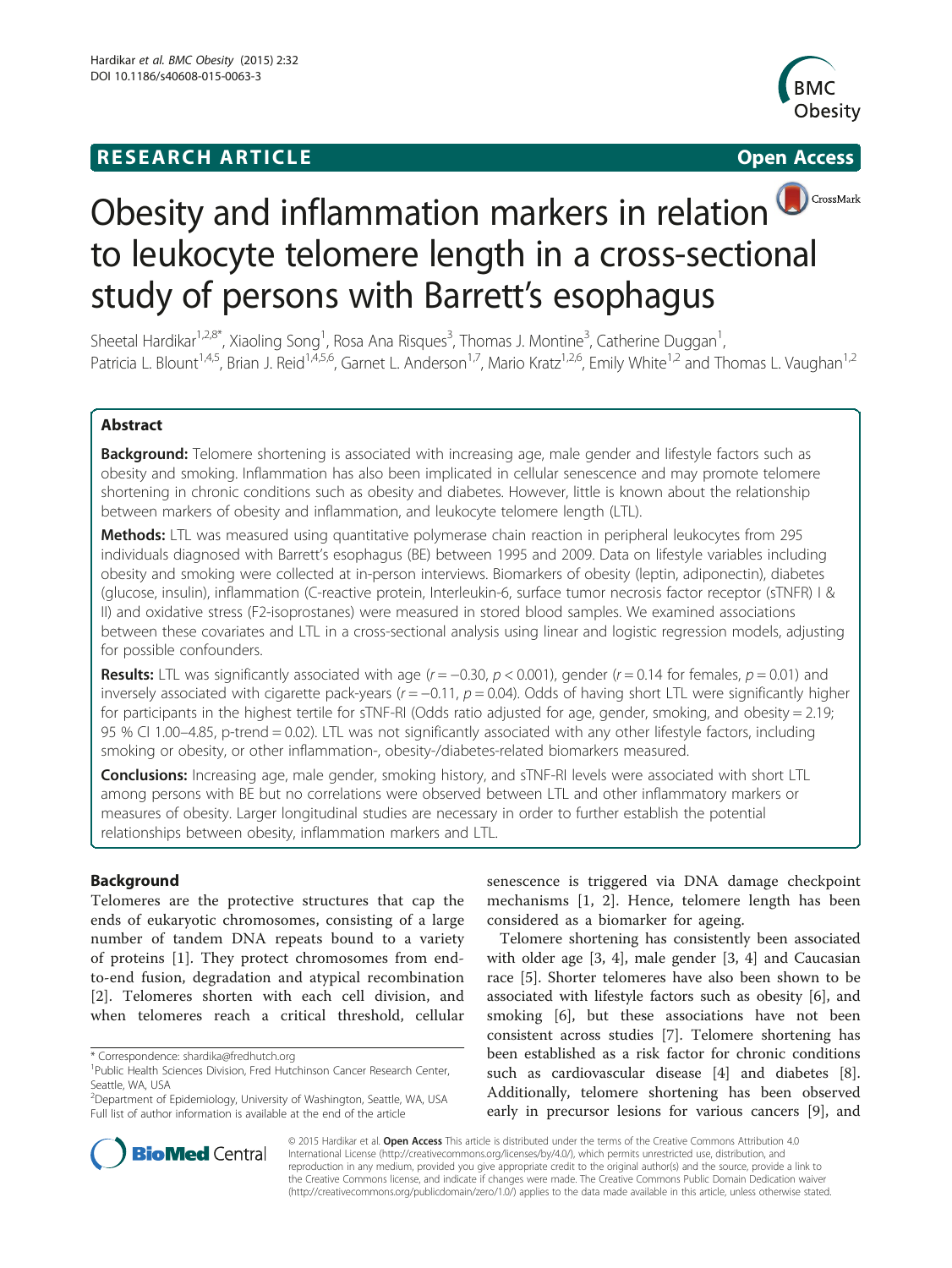epidemiological studies have suggested shortened telomeres as potential biomarkers of cancer incidence and mortality [\[10, 11\]](#page-7-0), including cancers of the esophagus [[12\]](#page-7-0) and stomach [\[13](#page-7-0)].

Inflammation and oxidative stress have been associated with ageing in general [\[14](#page-7-0)], and shortening of telomeres in particular [[15](#page-7-0), [16\]](#page-7-0). Oxidative stress and resulting reactive oxygen species may cause single-stranded breaks in telomeric DNA either directly or indirectly through improper DNA repair [[17\]](#page-7-0). Chronic conditions such as obesity and diabetes may also affect telomere length by promoting inflammation; studies have implicated adipokines in the development of insulin resistance, accelerated cell senescence and ageing [\[18](#page-7-0)]. Although it is hypothesized that inflammation may contribute to telomere shortening by accelerating cellular turnover [\[19](#page-7-0)] particularly among obese individuals, the relationship between systemic markers of obesity, diabetes, and inflammation, and leukocyte telomere length (LTL) remains to be better elucidated.

Barrett's esophagus (BE), the only identified precursor of esophageal adenocarcinoma, is a metaplastic condition of the esophagus where the normal squamous epithelium is replaced by a specialized type of columnar intestinal epithelium, usually as a result of chronic gastroesophageal reflux [[20](#page-7-0)]. It is estimated to occur in 2–4 % of adults in the US. Central adiposity has been shown to be a strong and common risk factor for BE; together with gastroesophageal reflux, these risk factors cause chronic inflammation both in the esophageal tissue as well systemically [\[21](#page-7-0)].

In this cross-sectional analysis, we evaluated correlations between LTL, measured by quantitative polymerase chain reaction, and demographic and lifestyle factors including obesity and smoking, and systemic biomarkers of obesity, diabetes, and inflammation, in a subset of the Seattle Barrett's esophagus study (SBES) cohort, who were diagnosed between 1995 and 2009. As most persons with BE are obese and have significant underlying systemic inflammation, this cohort provided a good opportunity to understand the inter-relationships between obesity, inflammation and LTL.

### Methods

#### Study population

The SBES is a prospective cohort study aimed at identifying factors that predict neoplastic progression in persons with BE, a precursor to esophageal adenocarcinoma. Participants underwent a personal interview at enrollment along with dietary and anthropometric assessments, endoscopy with biopsies and collection of blood samples, details of which have been previously described [\[22, 23](#page-7-0)]. We used baseline data on 295 individuals that had LTL

measurements available at baseline, to test cross-sectional associations between LTL and demographic and lifestyle factors. Of the 295 with available LTL measurements, 202 had biomarker measurements available at baseline while 32 had biomarkers measured within a year from their baseline visit. We used biomarker data from these 234 individuals to test the associations between LTL and markers of inflammation, diabetes and obesity. Participants with C-reactive protein (CRP) levels greater than 10 mg/L  $(n = 12)$  were omitted from analysis involving CRP due to an a priori hypothesis that they may be a result of acute inflammation. Institutional Review Boards at the University of Washington and Fred Hutchinson Cancer Research Center approved the study. Written, informed consent was obtained from all the participants prior to study enrollment.

#### Covariates

Anthropometric measurements, including body mass index (BMI), waist circumference (WC) and waist-hip ratio (WHR) were measured as described previously [[22\]](#page-7-0). Cigarette use was described as ever use (at least one cigarette/day for six months or longer) and cigarette pack-years of smoking (number of cigarette packs smoked per day times number of years smoked). Alcohol consumption was computed after combining responses for beer, wine and liquor intake. A history of NSAID and statin use was also collected at baseline, as reported previously [\[23](#page-7-0), [24](#page-7-0)].

#### Assays

Participants provided fasting venous blood samples which were processed within 2 hours after collection and stored at −80 °C until analysis. Intra- and inter-assay coefficients of variation (CVs) were calculated by including blind duplicate samples with each laboratory batch, as described previously [\[25](#page-7-0), [26](#page-7-0)]. Briefly, inflammation markers measured and their intra- and inter-batch CVs are respectively: CRP (immunonephelometry; Dade Behring; inter-batch CV 2.88 %), interleukin-6 (IL-6; Quantikine HS human IL-6 Elisa kit; R&D Systems; CVs 4.13 % and 4.35 %), soluble tumor necrosis factor receptor- I & II (sTNFR-I & II; MILLIPLEX MAP Human Soluble Cytokine Receptor Panel; Millipore; sTNFR-I CVs 5.87 % and 8.93 %, sTNFR-II CVs 2.39 % and 6.09 %),  $F_2$ -isoprostanes (gas chromatography/ mass spectrometry; 6890 N Agilent gas chromatograph & 5973 quadruple mass spectrometer; precision  $\pm 3$  %). We also measured several obesity- and diabetes-related markers on stored blood samples, details of which have been described previously [\[27](#page-7-0)]. These included leptin (Linco Research Human leptin radioimmunoassay; Millipore, Billerica, MA), adiponectin (multimeric enzyme-linked immunosorbent assay; ALPCO Diagnostic, Salem, NH),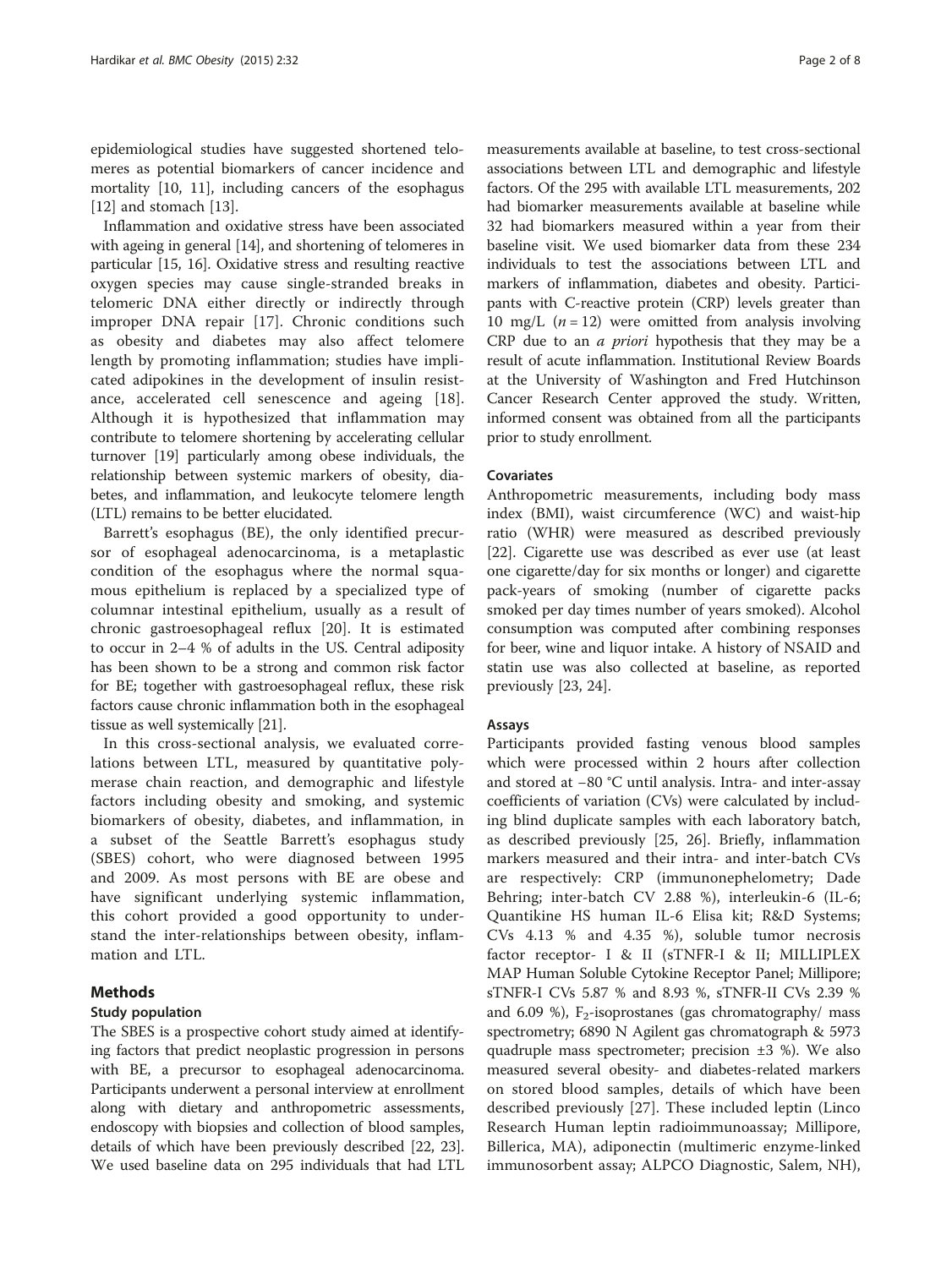glucose (Clinical Chemistry Autoanalyzer, using the glucose/hexokinase procedure), and insulin (Tosoh autoanalyzer; Tosoh Bioscience, Inc, San Francisco, CA); the intra- and inter-assay coefficients for these assays ranged from 1.4 to 11.9 %. Homeostatic model assessment (HOMA) score was computed from the insulin and glucose measurements [\[27\]](#page-7-0). Laboratory personnel were blinded to other exposures and outcomes.

## LTL analysis

Genomic DNA was extracted from buffy coat preparations stored at −80 °C and telomere length was measured using quantitative polymerase chain reaction [\[28](#page-7-0)]. A relative unitless measure of telomere length, T/S ratio, was computed by dividing the amount of telomeric DNA (T) with the amount of single-copy control gene (S). All measurements were performed in triplicate and the median was used for all calculations. In addition, two internal control DNA samples were run within each plate to evaluate inter-plate variation. For T/S ratios, the intra- and inter-assay CVs were 6 % and 7 %, respectively. The mean T/S ratio of the cohort was standardized to have a mean of 0 and a standard deviation of 1.0 to enable comparisons within the cohort.

#### Statistical analysis

Medians and standard deviations for continuous variables and proportions for categorical variables were computed by telomere tertiles. Age- and gender-adjusted correlations between various participant characteristics, including biomarker levels, and LTL were investigated with Pearson product–moment correlations as well as linear regression models. LTL was the dependent variable in the linear regression models.LTL and biomarker measures were normally distributed hence were not log transformed but rather used in their original form for analyses. We further assessed whether selected participant characteristics and higher levels of obesity and inflammation biomarkers were associated with increased odds for short telomere length (shortest telomere tertile; T/S ratio < 0.735). Biomarkers were evaluated as continuous measures, and categorized as tertiles. For every variable of interest, three different models were run: unadjusted, age- and gender-adjusted, and further adjusted for smoking and obesity, both major correlates of inflammation [[29](#page-7-0), [30](#page-7-0)]. Odds ratios (ORs) and 95 % confidence intervals (CIs) were calculated using unconditional logistic regression models. Tests for trend were based on the likelihood-ratio test associated with addition of the variable of interest in its continuous form. Sensitivity analyses were conducted after dropping those that had biomarker measurements within a year of baseline visit. Results with p-values less than 0.05 were considered to be statistically significant. All statistical analyses were carried out using STATA statistical software (version 12.0; Stata Corp).

## Results

Participant characteristics within telomere tertiles are shown in Table [1](#page-3-0) along with results of the correlation and linear regression analysis. LTL was the dependent variable in these analyses. On average, participants were 60.9 years, overweight (average BMI =  $29.2 \text{ kg/m}^2$ ), predominantly male (80 %), and 66 % were either current or past smokers (66 %).

Gender-adjusted LTL was inversely correlated with age  $(r = -0.30, p < 0.0001)$  with an attrition rate of  $0.003 \pm 0.001$  per year in the T/S ratio. LTL was significantly longer in females compared to males  $(r = 0.14$  for females,  $p = 0.01$ ), in an age-adjusted model. There was little evidence of an association between telomere length and any of the obesity-related variables such as BMI (p = 0.35), WHR ( $p = 0.38$ ) or WC ( $p = 0.14$ ) in the linear regression models. Cumulative smoking exposure measured as cigarette pack-years smoked negatively correlated with LTL ( $r = -0.11$ ,  $p = 0.04$ ), and the association remained statistically significant after adjustment for age and gender in the linear regression model [β (95 % CI) =  $-0.0006$  ( $-0.0011, -0.0000$ );  $p = 0.04$ ]. Use of medications such as NSAIDs and statins, and alcohol consumption were not associated with LTL. Further adjustment for confounding effects of obesity and smoking did not change any results presented in Table [1](#page-3-0) (data not shown).

Table [2](#page-3-0) displays the correlations and linear associations between biomarkers and LTL. No significant association with LTL was observed in linear regression models with obesity/diabetes-related biomarkers including leptin and adiponectin, glucose, insulin, or HOMA score. While there was a trend towards an inverse correlation between LTL and biomarkers of inflammation, none of these associations were statistically significant. Adjustment by age, gender, smoking and obesity had no effect on the results (data not shown).

To identify any non-linear associations between short LTL and biomarkers and/or participant characteristics, we examined whether higher levels of biomarkers were associated with increased odds of short LTL in logistic regression models (Table [3\)](#page-4-0). Each one year increase in age increased the odds of short telomeres by 4 % (OR adjusted for gender, smoking and obesity =1.04, 95 % CI 1.02–1.07). Females were 63 % less likely to have short telomeres than males (OR adjusted for age, smoking and obesity =0.37, 95 % CI 0.18–0.78). None of the obesity-related variables (BMI, WHR or WC) or smoking variables (ever use and pack-years) were associated with short LTL in logistic regression models. Analyses on obesity- and diabetes-related biomarkers also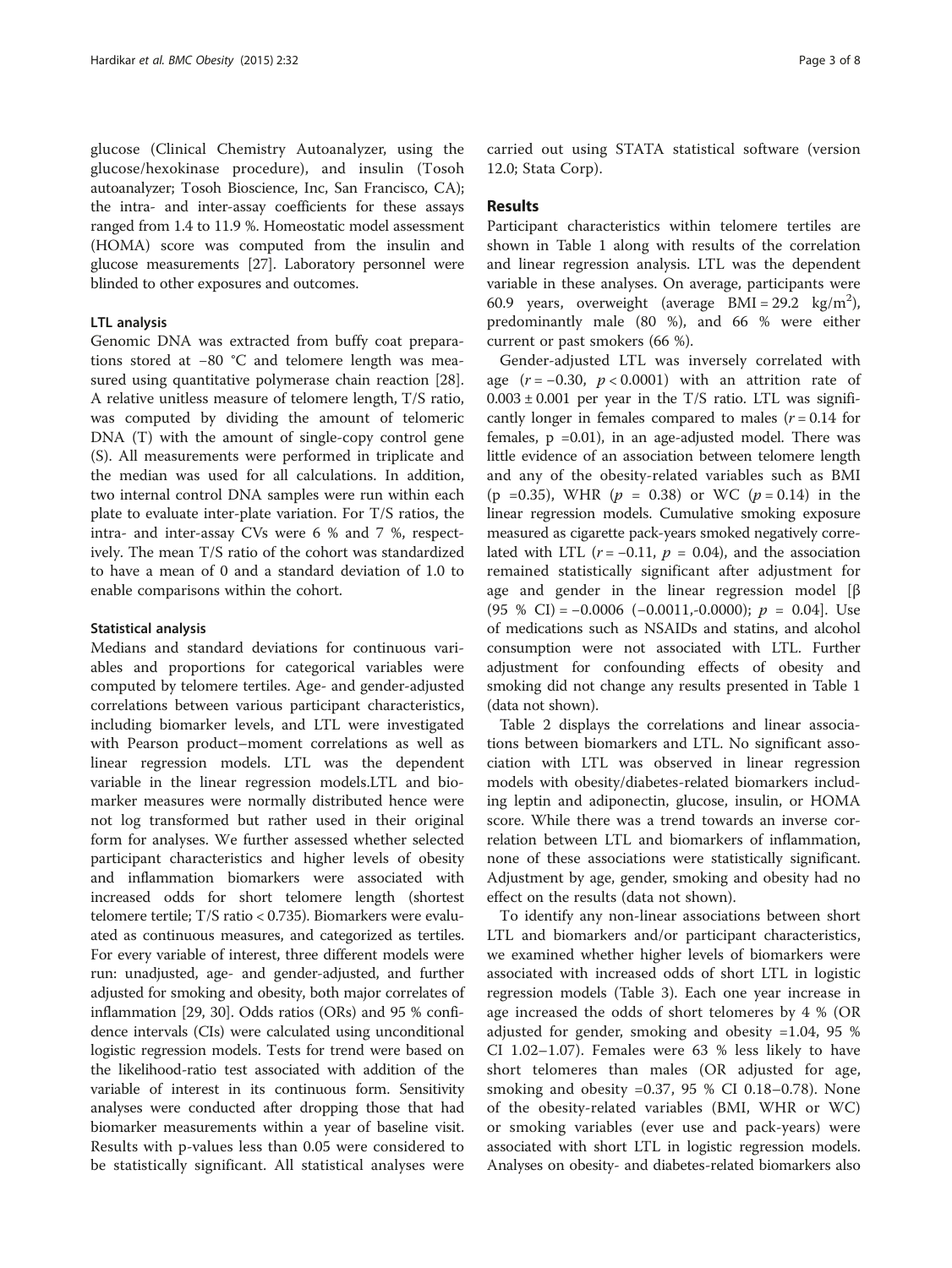<span id="page-3-0"></span>Table 1 Study participant characteristics and their linear associations with leukocyte telomere length<sup>a</sup>

| Sample characteristic                     |             | $\sqrt{n}$ | Leukocyte telomere length tertilet |                      |                     | Pearson's                               | Linear regression                       |                          |
|-------------------------------------------|-------------|------------|------------------------------------|----------------------|---------------------|-----------------------------------------|-----------------------------------------|--------------------------|
|                                           |             |            | Short<br>$(n = 96)$                | Middle<br>$(n = 99)$ | Long<br>$(n = 100)$ | correlation<br>coefficient <sup>1</sup> | Age & gender adjusted<br>beta (95 % CI) | $P$ -value               |
| Leukocyte telomere<br>length (T/S ratio)+ |             | 295        | 0.68(0.05)                         | 0.78(0.03)           | 0.90(0.08)          | ٠                                       |                                         |                          |
| Age (per year) +                          |             | 295        | 65.5 (10.9)                        | 62.0(12.0)           | 57.0 (10.8)         | $-0.30^{\text{E}}$                      | $-0.003$ $(-0.004,-0.002)^{E}$          | < 0.001                  |
| Gender ‡                                  | Male        | 236        | 84 (87.5)                          | 78 (78.8)            | 74 (74.0)           | $\overline{a}$                          | <b>REF</b>                              | $\overline{\phantom{0}}$ |
|                                           | Female      | 59         | 12 (12.5)                          | 21(21.2)             | 26(26.0)            | $\overline{a}$                          | $0.04$ $(0.01, 0.07)^{\epsilon}$        | 0.01                     |
| BMI (per kg/m <sup>2</sup> ) +            |             | 290        | 28.1(3.6)                          | 29.2(4.5)            | 29.1(4.3)           | 0.05                                    | $0.002 (-0.002, 0.005)$                 | 0.35                     |
| Waist-hip ratio<br>(per unit) $\dagger$   |             | 294        | 0.95(0.06)                         | 0.96(0.07)           | 0.95(0.07)          | 0.05                                    | $0.10 (-0.13, 0.34)$                    | 0.38                     |
| Waist circumference<br>(per inch) +       |             | 294        | 39.2 (4.0)                         | 39.6 (4.9)           | 39.6 (4.4)          | 0.09                                    | $0.002$ (-0.001, 0.005)                 | 0.14                     |
| Cigarette use ‡                           | Never       | 100        | 33 (34.4)                          | 29 (29.3)            | 38 (38.0)           |                                         | <b>RFF</b>                              |                          |
|                                           | Fver        | 195        | 63 (65.6)                          | 70 (70.7)            | 62(62.0)            | $\overline{\phantom{0}}$                | $-0.007$ $(-0.03, 0.02)$                | 0.64                     |
| Cigarette pack-years<br>(per pack-year) + |             | 195        | 34.0 (25.6)                        | 23.6 (24.8)          | 18.5(19.1)          | $-0.11$                                 | $-0.0006$ $(-0.0011,-0.0000)$           | 0.04                     |
| Alcoholic drinks/day<br>(per drink) +     |             | 240        | 1.7(4.9)                           | 1.4(7.9)             | 1.0(2.5)            | $-0.07$                                 | $-0.002$ $(-0.004, 0.001)$              | 0.20                     |
| NSAID use #                               | Non-current | 190        | 58 (60.4)                          | 64 (64.7)            | 68 (68.0)           |                                         | <b>REF</b>                              |                          |
|                                           | Current     | 105        | 38 (39.6)                          | 35 (35.3)            | 32 (32.0)           | $\overline{a}$                          | $-0.001$ $(-0.029, 0.027)$              | 0.93                     |
| Statin use ‡                              | Non-current | 265        | 83 (86.5)                          | 92 (92.9)            | 90 (90.0)           | L,                                      | <b>REF</b>                              |                          |
|                                           | Current     | 30         | 13 (13.5)                          | 7(7.1)               | 10(10.0)            | $\overline{\phantom{0}}$                | $-0.023$ $(-0.066, 0.020)$              | 0.29                     |

Leukocyte telomere length tertile: Short < 0.735, Middle 0.735-0.846, Long ≥ 0.847

† = Median (Standard deviation), ‡ = Frequency (%), ₤ = Adjusted only for gender, ¶ = Adjusted for age & gender

BMI body mass index, NSAID non-steroidal anti-inflammatory drugs, CI confidence interval

The correlation and regression values are based on leukocyte telomere length as a continuous variable

Table 2 Biomarker concentrations and their linear associations with leukocyte telomere length<sup>c</sup>

| <b>Biomarkers</b>          |     |                    | Leukocyte telomere length tertile <sup>b</sup> |               | Pearson's                               | Linear regression                    |            |  |
|----------------------------|-----|--------------------|------------------------------------------------|---------------|-----------------------------------------|--------------------------------------|------------|--|
|                            | n   | Short ( $n = 76$ ) | Middle $(n = 80)$                              | Long $(n=78)$ | correlation<br>coefficient <sup>a</sup> | Age & gender adjusted beta (95 % CI) | $P$ -value |  |
| Leptin (ng/ml)             | 287 | 7.8(10.3)          | 9.5(12.3)                                      | 10.1(10.3)    | $-0.01$                                 | $-0.0001$ $(-0.002, 0.002)$          | 0.90       |  |
| Total adiponectin (mcg/ml) | 226 | 5.2(2.8)           | 5.4(2.4)                                       | 4.4(2.5)      | $-0.01$                                 | $-0.001$ $(-0.007, 0.006)$           | 0.88       |  |
| HMW adiponectin (mcg/ml)   | 226 | 1.9(1.7)           | 2.0(1.6)                                       | 1.8(1.6)      | 0.01                                    | $0.001$ ( $-0.010$ , $0.011$ )       | 0.90       |  |
| Glucose (mg/dL)            | 226 | 91.0(14.6)         | 91.5 (28.4)                                    | 93.0 (30.3)   | 0.04                                    | $0.0002$ ( $-0.0004$ , $0.0008$ )    | 0.52       |  |
| Insulin (uU/ml)            | 226 | 7.2(5.2)           | 6.4(7.7)                                       | 6.9(5.4)      | $-0.001$                                | $-0.0001$ $(-0.0024, 0.0024)$        | 0.99       |  |
| HOMA score                 | 226 | 1.6(1.3)           | 1.5(3.3)                                       | 1.6(1.7)      | 0.01                                    | $0.0003$ ( $-0.006$ , $0.007$ )      | 0.93       |  |
| C-reactive protein (mg/L)  | 222 | 2.1(2.3)           | 1.8(2.5)                                       | 2.3(2.1)      | $-0.04$                                 | $-0.002$ ( $-0.009$ , 0.005)         | 0.57       |  |
| Interleukin-6 (pg/ml)      | 234 | 2.1(2.7)           | 2.0(2.9)                                       | 1.7(1.6)      | $-0.10$                                 | $-0.005$ $(-0.011, 0.001)$           | 0.11       |  |
| sTNF-RI (ng/ml)            | 234 | 1.5(0.5)           | 1.3(0.4)                                       | 1.3(0.5)      | $-0.06$                                 | $-0.016$ ( $-0.050$ , 0.020)         | 0.36       |  |
| sTNF-RII (ng/ml)           | 234 | 5.6(1.6)           | 5.3(1.5)                                       | 5.0(1.1)      | $-0.003$                                | $-0.0003$ $(-0.012, 0.011)$          | 0.96       |  |
| F2-isoprostanes (pg/ml)    | 224 | 54.0 (34.2)        | 57.5 (26.5)                                    | 54.0 (38.3)   | $-0.04$                                 | $-0.0002$ ( $-0.0006$ , 0.0003)      | 0.53       |  |

Leukocyte telomere length tertile: Short < 0.735, Middle 0.735-0.846, Long ≥ 0.847

sTNF-RI & RII soluble tumor necrosis factor receptor I & II, HMW high molecular weight, HOMA score homeostatic model assessment score

<sup>a</sup>Adjusted for age & gender<br><sup>b</sup>Median (standard deviation)

The correlation and regression values are based on leukocyte telomere length as a continuous variable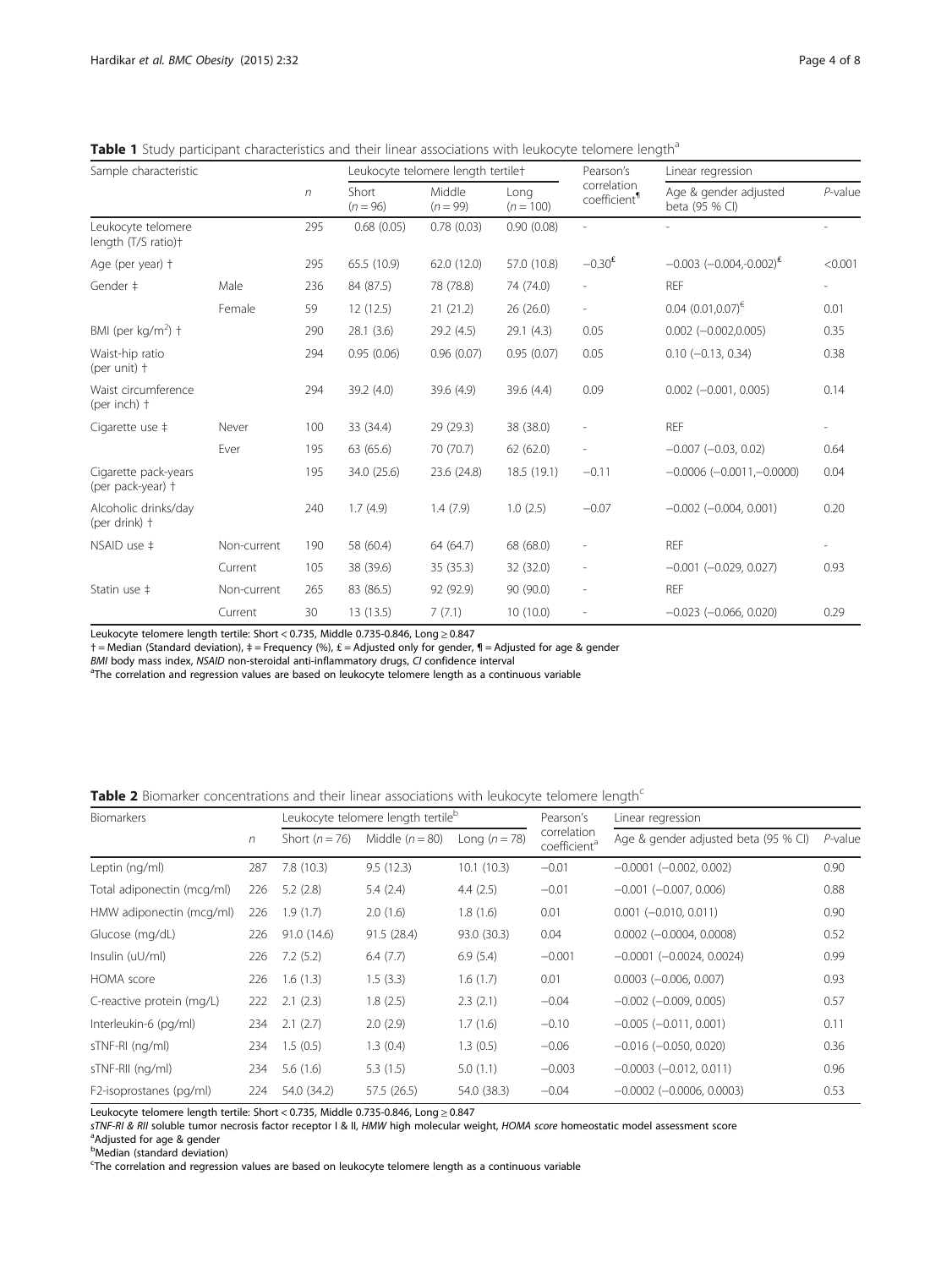<span id="page-4-0"></span>Table 3 Odds ratios (OR) for short LTL<sup>a</sup> by subject characteristics and markers of inflammation

| Characteristic                        | ${\cal N}$ | Unadjusted OR<br>(95 % CI) | Age & gender adjusted<br>OR (95 % CI) | Age, gender, smoking & obesity <sup><math>\epsilon</math></sup><br>adjusted OR (95 % CI) |
|---------------------------------------|------------|----------------------------|---------------------------------------|------------------------------------------------------------------------------------------|
| Age (per year)                        | 295        | 1.05 (1.03,1.07)           | $1.05(1.03, 1.08)^{E}$                | 1.04 $(1.02, 1.07)$ <sup>£</sup>                                                         |
| Gender (Females vs. males)            | 295        | 0.46(0.23,0.92)            | 0.43 (0.21,0.87) $\epsilon$           | $0.37$ (0.18,0.78) €                                                                     |
| BMI (per kg/m <sup>2</sup> )          | 290        | $0.91$ $(0.85, 0.97)$      | $0.93$ $(0.87, 1.00)$                 | 0.96(0.86, 1.07)                                                                         |
| Waist circumference (per inch)        | 294        | 0.96(0.91, 1.02)           | 0.94(0.88, 1.00)                      | 0.94(0.88, 1.00)                                                                         |
| Waist-hip ratio (per unit)            | 294        | 1.11(0.77, 1.60)           | 0.72(0.45, 1.16)                      | 0.92(0.49,1.74)                                                                          |
| Cigarette use (Ever vs. never)        | 295        | 1.01 (1.00,1.03)           | 1.01 (0.99,1.03)                      | 0.99(0.96, 1.03)                                                                         |
| Pack-years continuous (per pack-year) | 295        | 1.01 (1.00,1.02)           | 1.01 (1.00,1.02)                      | 1.01(1.00, 1.02)                                                                         |
| Pack-years Tertiles                   |            |                            |                                       |                                                                                          |
| Non-smokers                           |            | <b>REF</b>                 | <b>REF</b>                            | <b>REF</b>                                                                               |
| $T1(0.05-)$                           |            | 0.58(0.28, 1.20)           | $0.64$ $(0.30, 1.35)$                 | 0.64(0.30, 1.37)                                                                         |
| $T2(14-)$                             |            | 0.91(0.47,1.76)            | 0.79(0.40, 1.57)                      | 0.84(0.42,1.70)                                                                          |
| T3 (36-)                              |            | 1.58 (0.83,3.01)           | 1.30 (0.66,2.56)                      | 1.40 (0.70,2.77)                                                                         |
| p-trend <sup>b</sup>                  |            | $0.04***$                  | 0.27                                  | 0.20                                                                                     |
| Leptin (ng/ml)                        | 226        | 0.98(0.95,1.01)            | 1.00 (0.97,1.04)                      | 1.05(1.01, 1.12)                                                                         |
| Total Adiponectin<br>(mcg/ml)         | 226        | 1.08 (0.97,1.20)           | 1.00(0.88, 1.15)                      | 0.98(0.85, 1.12)                                                                         |
| HMW Adiponectin (mcg/ml)              | 226        | 1.10 (0.92,1.30)           | 0.98 (0.79,1.21)                      | 0.92(0.74,1.15)                                                                          |
| Glucose (mg/dL)                       | 226        | 0.99(0.98, 1.01)           | 0.99(0.97,1.01)                       | 0.99(0.97,1.01)                                                                          |
| Insulin (uU/ml)                       | 226        | 1.00 (0.95,1.04)           | 1.00(0.95, 1.05)                      | 1.02 (0.97,1.07)                                                                         |
| HOMA score                            | 226        | 0.95 (0.82,1.09)           | 0.95(0.81, 1.12)                      | 1.01(0.86, 1.18)                                                                         |
| CRP continuous (mg/L)                 | 222        | 0.98(0.87,1.11)            | 0.95(0.82,1.09)                       | 0.98(0.84, 1.13)                                                                         |
| <b>CRP</b> Tertiles                   |            |                            |                                       |                                                                                          |
| $T1(0.1-)$                            |            | <b>REF</b>                 | <b>REF</b>                            | <b>REF</b>                                                                               |
| $T2(1.1-)$                            |            | 1.36 (0.67,2.74)           | 1.40 (0.66,2.96)                      | 1.69 (0.78,3.68)                                                                         |
| $T3(2.9-)$                            |            | 0.91(0.45, 1.85)           | 0.81 (0.37,1.78)                      | 1.04(0.45, 2.40)                                                                         |
| p-trend <sup>b</sup>                  |            | 0.74                       | 0.44                                  | 0.74                                                                                     |
| IL-6 continuous (pg/ml)               | 234        | 1.06(0.95,1.17)            | 1.02(0.90, 1.15)                      | 1.04(0.92,1.18)                                                                          |
| IL-6 Tertiles                         |            |                            |                                       |                                                                                          |
| $T1(0.4-)$                            |            | <b>REF</b>                 | <b>REF</b>                            | <b>REF</b>                                                                               |
| $T2(1.5-)$                            |            | 1.45 (0.74,2.86)           | 1.21 (0.58,2.50)                      | 1.25 (0.59,2.62)                                                                         |
| $T3(2.6-)$                            |            | $1.25(0.63 - 2.47)$        | 1.07 (0.50,2.31)                      | 1.22 (0.55,2.71)                                                                         |
| p-trend <sup>b</sup>                  |            | 0.32                       | 0.77                                  | 0.51                                                                                     |
| sTNF-RI continuous (ng/ml)            | 234        | 3.30 (1.75,6.23)           | 2.02 (1.02,3.99)                      | 2.30 (1.11,4.78)                                                                         |
| sTNF-RI Tertiles                      |            |                            |                                       |                                                                                          |
| $T1(0.3-)$                            |            | <b>REF</b>                 | <b>REF</b>                            | <b>REF</b>                                                                               |
| $T2(1.2-)$                            |            | 1.14(0.56, 2.33)           | 0.90(0.42,1.91)                       | 1.00 (0.46,2.15)                                                                         |
| $T3(1.5-)$                            |            | 3.25 (1.64,6.43)           | 1.81 (0.85,3.84)                      | 2.19 (1.00,4.85)                                                                         |
| p-trend <sup>b</sup>                  |            | $< 0.001$ **               | $0.04***$                             | $0.02$ **                                                                                |
| sTNF-RII continuous (ng/ml)           | 234        | 1.30 (1.07,1.58)           | 1.08 (0.86,1.35)                      | 1.06 (0.84,1.33)                                                                         |
| sTNF-RII Tertiles                     |            |                            |                                       |                                                                                          |
| $T1(2.1-)$                            |            | <b>REF</b>                 | <b>REF</b>                            | <b>REF</b>                                                                               |
| $T2(4.9-)$                            |            | 0.90(0.44, 1.82)           | $0.64$ $(0.30, 1.37)$                 | $0.68$ $(0.32, 1.47)$                                                                    |
| $T3(6.0-)$                            |            | 2.52 (1.29,4.90)           | 1.42 (0.66,3.04)                      | 1.45(0.67, 3.15)                                                                         |
| p-trend <sup>b</sup>                  |            | $0.01***$                  | 0.50                                  | 0.62                                                                                     |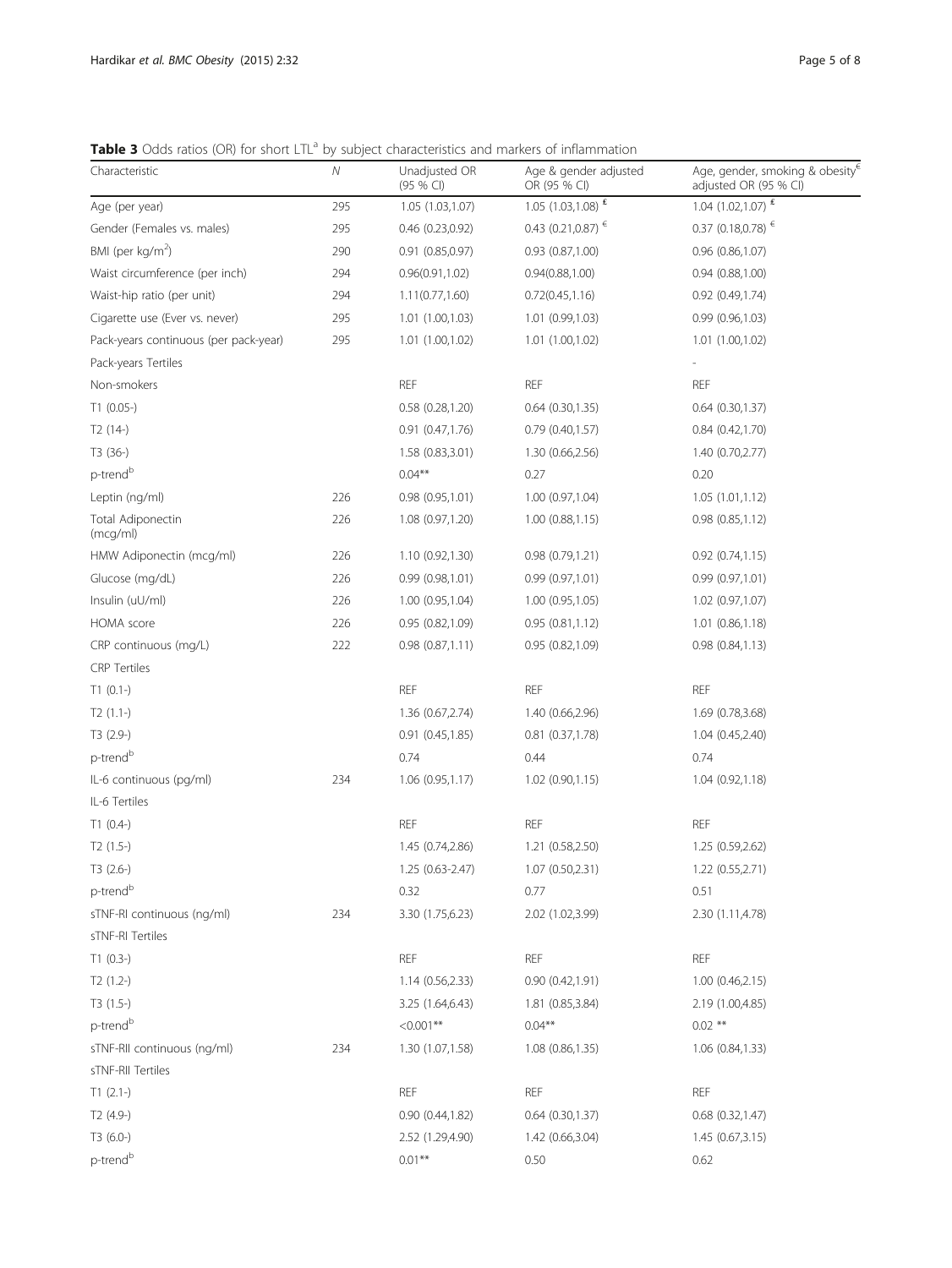Table 3 Odds ratios (OR) for short LTL<sup>a</sup> by subject characteristics and markers of inflammation (Continued)

| F2-isoprostanes continuous (pg/ml) | 224 | 1.00 (0.99,1.01) | 1.00(1.00, 1.01) | 1.01 (1.00,1.02) |
|------------------------------------|-----|------------------|------------------|------------------|
| F2-isoprostane Tertiles            |     |                  |                  |                  |
| $T1(14-)$                          |     | <b>REF</b>       | <b>REF</b>       | <b>REF</b>       |
| $T2(48-)$                          |     | 0.62(0.31, 1.25) | 0.67(0.32,1.41)  | 0.72(0.34, 1.52) |
| $T3(67-)$                          |     | 0.93(0.48, 1.83) | 1.28 (0.60,2.71) | 1.55 (0.71,3.39) |
| p-trend <sup>b</sup>               |     | 0.88             | 0.31             | 0.18             |

LTL leukocyte telomere length, BMI body mass index, CRP c-reactive protein, IL-6 interleukin-6, sTNF-RI & RII Soluble tumor necrosis factor receptor I & II, CI confidence interval

£ - Adjusted for cigarette pack-years smoked at baseline, € - Adjusted for waist circumference at baseline, £ = Adjusted only for gender, € = Adjusted only for age \*\* p-value significant at 0.05 level

<sup>a</sup>Short LTL defined as lowest tertile (T/S ratio < 0.735)

bTest for trend based on the likelihood-ratio test associated with addition of the variable under consideration in its continuous form

did not show any significant results. When viewed on a continuous scale, increasing sTNF-RI levels were associated with increased odds of short LTL (OR adjusted for age, gender, smoking and obesity =2.30, 95 % CI 1.11–4.78. A significant trend was observed with sTNF-RI such that those in the highest tertile were at more than twice increased odds of having short telomeres as compared to those in the lowest tertile (OR adjusted for age, gender, smoking and obesity =2.19, 95 % CI 1.00–4.85, p-trend = 0.02).Although the unadjusted odds for short LTL were significant for sTNF-RII, this association disappeared after adjustment for confounders, including age, gender, smoking, and obesity. There were no significant associations observed between short LTL and higher levels of CRP, IL-6 or F2-isoprostanes.

To better understand the interrelationship between obesity and inflammation markers in relation to LTL, we also evaluated the effect of adjustment for obesity on the relationship between inflammation markers and telomere length as well as the effect of adjustment for inflammation markers on the obesitytelomere length relationship for all the models. We observed that further adjustment for obesity increased the odds for short telomeres (e.g. further adjustment for obesity, as measured by waist circumference, increases the OR for shortest sTNF-RI telomere tertile from 2.00 (95 % CI 0.99–4.03) to 2.30 (95 % CI 1.11–4.78) after adjusting for obesity.

We also conducted separate sensitivity analyses after excluding measurements from 32 individuals that had their biomarkers measured within one year of baseline so as to completely exclude the possibility of reverse causality. We found that the linear association for cigarette pack-years of smoking got slightly weaker  $(r = -0.06)$  and did not hold statistical significance after age and gender adjustment. The positive result for sTNF-RI also did not change significantly when we excluded the 32 individuals whose measurements were taken within one year of baseline (Adjusted OR = 2.32,

95 % CI 0.98–5.46). The trend for sTNF-RI tertiles also remained significant even after dropping the 32 measurements ( $p$ -trend = 0.04).

#### **Discussion**

In this cross-sectional study we found evidence linking a serum-based marker of inflammation, elevated sTNF-RI, with shortened LTL. Individuals with sTNF-RI levels in the highest tertile were at 2.2 times increased odds of having short LTL compared to those individuals with sTNF-RI levels in the lowest tertile. We also found suggestive evidence of a trend of shorter LTL with increasing sTNF-RII levels, although this was not significant after adjustment for confounders. As we expected, we also observed associations between LTL and age, gender and smoking.

Our findings are in line with previous research regarding associations of LTL with demographic and lifestyle characteristics. A recent review by Sanders et. al. summarized the utility of telomere length as a biomarker for ageing in epidemiological studies and established increasing age and male gender to be most consistently associated with shorter LTL across studies [[7\]](#page-7-0). The evidence regarding smoking has been mixed [\[7](#page-7-0)]. Some studies have reported a positive association with LTL [[31](#page-7-0)], while others have reported negative association [[3, 4](#page-7-0)].

To date, there are limited data on the association between inflammatory biomarkers and LTL. Reports that have observed an association between increasing levels of inflammation markers and short LTL are few in number [\[4](#page-7-0), [15](#page-7-0), [16, 32\]](#page-7-0). One hypothesis that may explain a cross-sectional association between LTL and inflammation suggests that inflammation may accelerate telomere attrition by enhancing leukocyte turnover and replicative senescence [[33](#page-7-0)]. Shorter telomeres may also cause programmed cell death and lead to accumulation of excessive senescent cells which in turn may be responsible for the elevated levels of inflammation markers [[19](#page-7-0), [34](#page-7-0)]. A factor supporting this hypothesis is that the main sources for TNF-α secretion (and thereby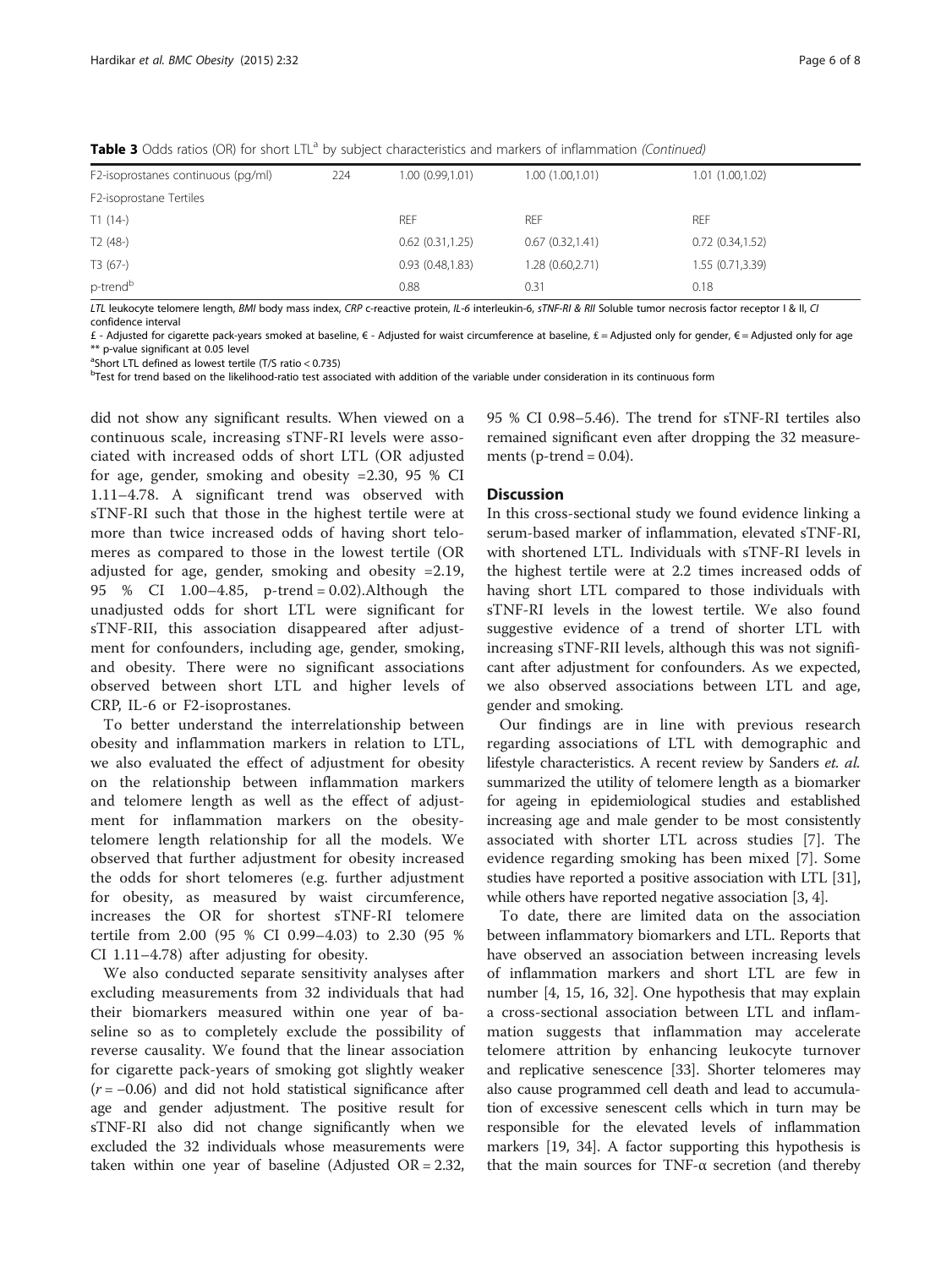shedding of the soluble TNF receptors), fibroblasts and mononuclear cells, are both involved in clearing of the senescent cells from the body [\[35\]](#page-7-0). In the present analysis, we only found associations with LTL for sTNF receptors, particularly sTNF-RI. Moreover, this association was apparent only in logistic regression models (no association was found in linear models). We are not sure of the robustness of this finding with sTNF-RI as the cut-points for both short telomeres and sTNF receptor tertiles were arbitrary, and this significant finding with sTNF-RI may be entirely data driven. Additionally, we also evaluated interrelationships between obesity and inflammation with respect to LTL. We observed that the age, gender, and smoking adjusted OR's became stronger after further adjustment for obesity in inflammation-LTL association models. These results suggest that visceral adiposity and inflammation markers may independently influence telomere length. However, as these results are based on a cross-sectional analysis, any inferences on temporality should be drawn with caution, and further evaluation in a longitudinal setting is necessary to better understand this relationship.

Very few studies have evaluated the association of LTL with obesity/diabetes-related biomarkers such as leptin, adiponectin [\[36](#page-7-0), [37\]](#page-7-0), or insulin, glucose or HOMA scores [\[8](#page-7-0), [38](#page-7-0)]. The rationale behind these studies is similar to that behind studies of the inflammation-LTL relationship i.e. the presence of these chronic conditions may give rise to increased turnover of cells, and ultimately shorter telomeres. Results from previous studies show positive associations with some obesity and diabetes markers and negative associations with others, that do not seem to be patterned on populations studied [[7\]](#page-7-0). A recent metaanalysis reported an inverse association with leptin and no association with adiponectin [\[37\]](#page-7-0). However, this study only adjusted for confounding effects of BMI and was not able to adjust for central adiposity measures such as waisthip circumference or waist circumference. In addition to adjusting for a likely more predictive measure of adiposity (waist circumference), we were also able to adjust for smoking, an important confounder in the association between obesity and LTL. Our results did not show a significant association of LTL with any of the obesity/diabetes-related biomarkers evaluated. We were not able to replicate the inverse association with leptin demonstrated in the metaanalysis by Broer et. al [[37](#page-7-0)]. This may be due to a smaller sample size of our study but may also be due to a more complete adjustment for confounding in our study relative to the meta-analysis.

Our study was limited by the cross-sectional design as it does not allow for temporal interpretations. The sample size is also limited. This may partially contribute to why we were unable to observe any association between telomere length and obesity/diabetes. There

is also a possibility that the association observed with sTNF-RI might be a chance finding as we conducted multiple statistical tests in the limited sample size available. The study participants were a high-risk cohort of BE patients, many being obese (38 %). This might have resulted in higher levels of both obesity and inflammation markers among the study participants as compared to the general population [[30](#page-7-0)]. This can be viewed upon as both a strength and a limitation. On the one hand, we did not encounter the problem of a large proportion of biomarkers being below detection limit, while on the other hand, the higher inflammation levels in this cohort make the results from this study less generalizable to other populations. Although we controlled for confounding in multivariable analysis, there is a possibility of residual confounding. In addition, we cannot exclude the possibility of measurement error in the estimation of biomarkers, driving the risk estimates towards the null (assuming non-differential measurement error). Strengths of our study include a well characterized study population with detailed information on important confounders and reliable laboratory measurements judged by blinded QC samples embedded in the study samples.

### Conclusions

In summary, the present study shows that the inflammation marker sTNF-RI, is significantly associated with short LTL among persons with BE. In addition, we confirmed previous findings of shortened telomeres with increasing age, male gender and increasing pack-years of smoking. No association was observed between biomarkers of obesity/diabetes and short LTL. In order to further establish the potential relationship between obesity, inflammation and telomere length, larger longitudinal studies are needed.

#### Competing interests

The authors declare that they have no competing interests.

#### Authors' contributions

SH, TLV – Conceived the study, responsible for study coordination, performed the statistical analysis, and drafted the manuscript. XS, RAR, TJM, CD – Coordinated or carried out the biological assays. PLB, BJR – Participated in the design of the study, acquisition of the data, and ascertained outcomes. GLA, MK, EW – Participated in study concept, data analysis and interpretation of data. All authors read and approved the final manuscript.

#### Acknowledgements

This work was supported by United States National Institutes of Health Grants P01CA091955, K05CA124911 and R25CA094880. The funding agency had no role in the design and conduct of the study; collection, analysis, and interpretation of data; preparation of the manuscript; and in the decision to submit the manuscript for publication.

#### Author details

<sup>1</sup>Public Health Sciences Division, Fred Hutchinson Cancer Research Center, Seattle, WA, USA. <sup>2</sup>Department of Epidemiology, University of Washington Seattle, WA, USA. <sup>3</sup>Department of Pathology, University of Washington, Seattle, WA, USA. <sup>4</sup>Human Biology Division, Fred Hutchinson Cancer Research